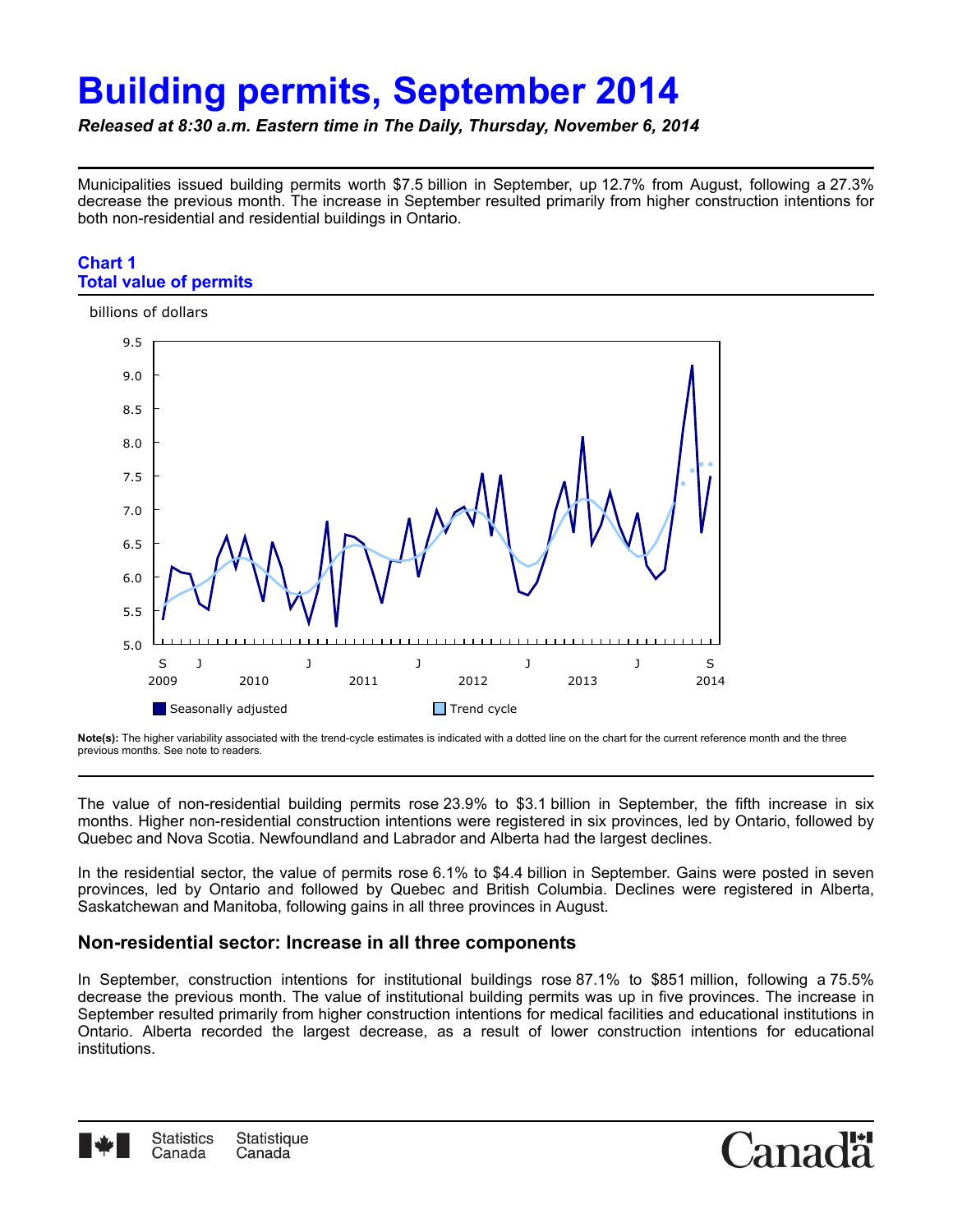In the commercial component, the value of permits increased 8.7% to \$1.7 billion in September, following a 12.8% decrease in August. The advance came from higher construction intentions in a variety of commercial buildings, including office buildings, warehouses, service stations as well as hotels and restaurants. Gains in Ontario, Nova Scotia and British Columbia more than offset decreases in the remaining seven provinces.

# **Chart 2 Residential and non-residential sectors**



**Note(s):** The higher variability associated with the trend-cycle estimates is indicated with a dotted line on the chart for the current reference month and the three previous months. See note to readers.

In the industrial component, the value of permits increased 13.4% to \$496 million in September, after two consecutive monthly declines. The increase was largely attributable to higher construction intentions for manufacturing plants and utility buildings in Alberta and Quebec. Declines were registered in five provinces, with Nova Scotia and Ontario posting the largest decreases.

# **Residential sector: Higher construction intentions for both multi-family and single-family dwellings**

Construction intentions for multi-family dwellings rose 10.8% to \$2.0 billion, after a 28.0% decrease the previous month. In Ontario, higher construction intentions for row house, apartment and apartment-condominium projects were responsible for the gain. In Quebec and British Columbia, the growth in the value of permits for multi-family dwellings came mostly from apartment projects. Declines were posted in five provinces, with Alberta and Saskatchewan registering the largest decreases.

The value of building permits for single-family dwellings increased 2.5% to \$2.4 billion in September. This followed a 2.3% decline the previous month. Advances were posted in seven provinces, with Ontario recording the largest gain. Quebec, British Columbia and Manitoba registered decreases.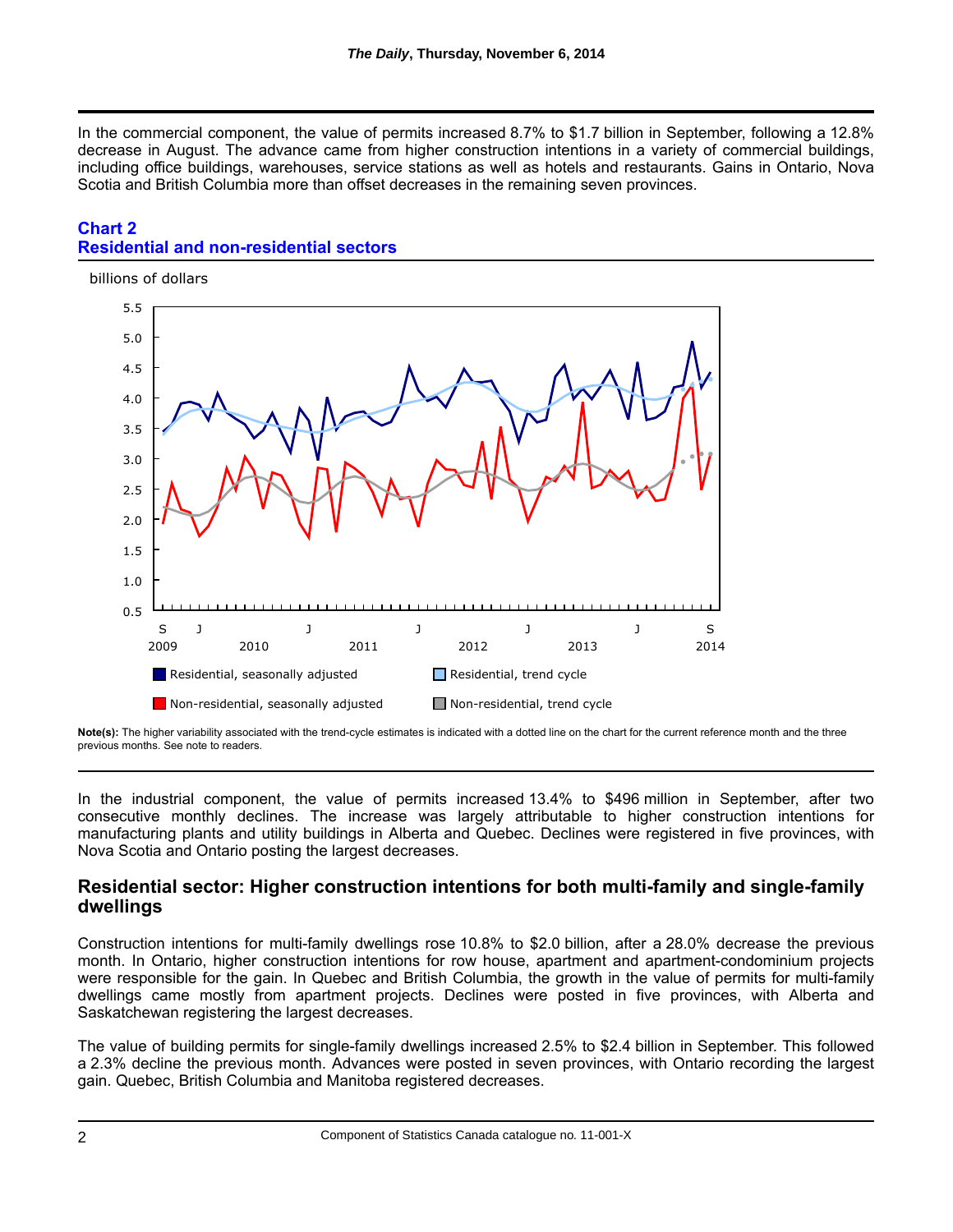Canadian municipalities approved the construction of 18,199 new dwellings in September, up 9.4% from August. This increase was mostly attributable to multi-family dwellings, which rose 12.9% to 11,814 units. The number of single-family dwellings increased 3.4% to 6,385 units.

#### **Provinces: Ontario posts the largest advance**

The total value of permits was up in seven provinces in September, led by Ontario, followed by Quebec and British Columbia.

Ontario posted the biggest advance, with large increases in the value of institutional and commercial as well as multi-family dwelling permits.

Quebec's gain resulted primarily from higher construction intentions for multi-family dwellings and, to a lesser extent, institutional and industrial buildings. Gains in multi-family dwellings led to the increase in British Columbia.

Alberta recorded the largest decline as a result of lower construction intentions for multi-family dwellings as well as commercial and institutional buildings.

# **Higher construction intentions in half of the census metropolitan areas**

In September, construction intentions were up in 17 of Canada's 34 census metropolitan areas.

The largest increases were in Toronto, followed by Ottawa and Montréal. In Toronto, the advance was principally attributable to institutional and commercial buildings as well as multi-family dwellings. The gain in Ottawa was mainly the result of higher construction intentions for both multi-family and single-family dwellings, while in Montréal, the increase came from multi-family dwellings and institutional buildings.

In contrast, Calgary and Oshawa posted the largest declines in the total value of building permits. Lower construction intentions in commercial buildings and multi-family dwellings explained the decrease in Calgary, while in Oshawa, the decline originated mostly from multi-family buildings.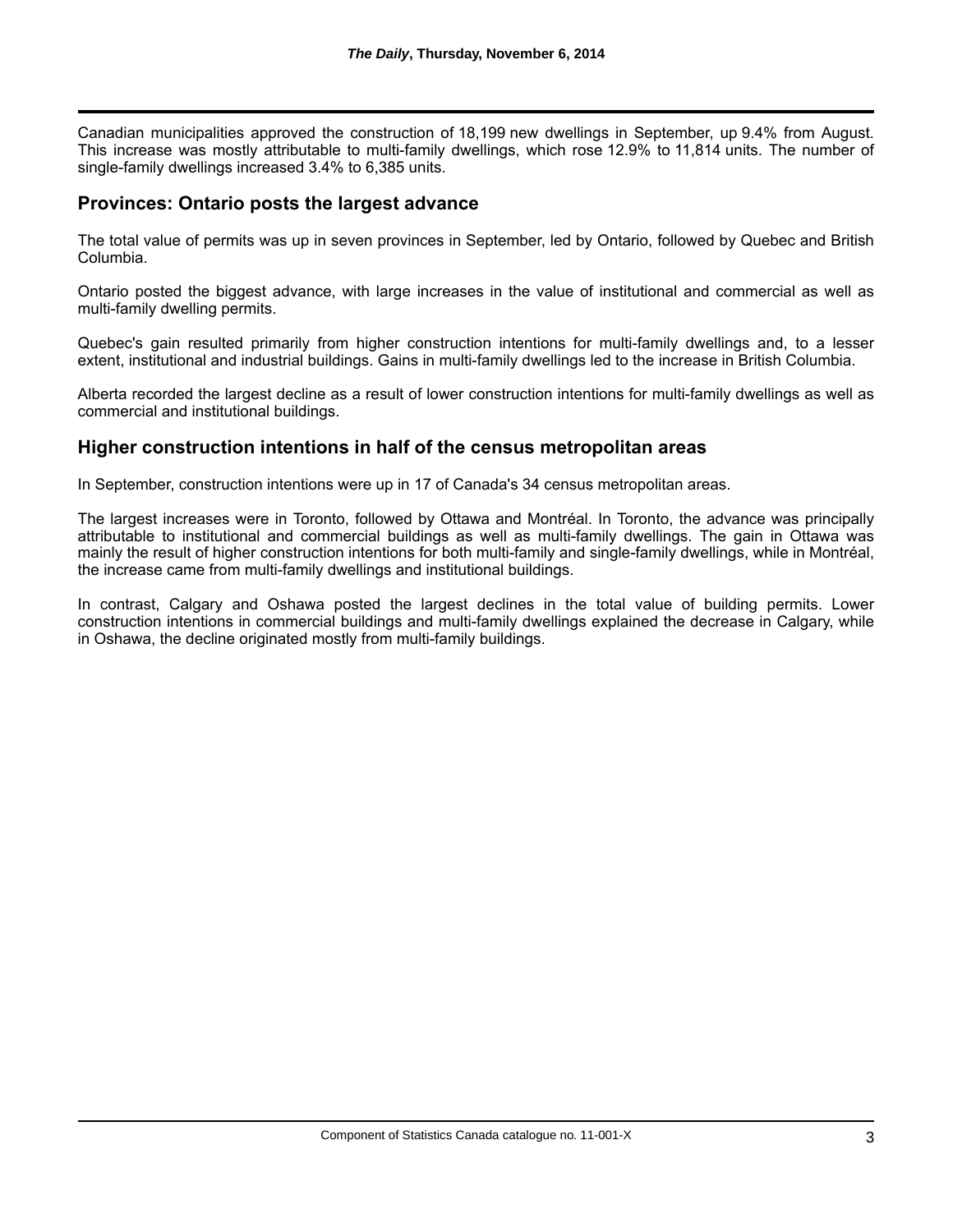#### *Note to readers*

*Unless otherwise stated, this release presents seasonally adjusted data, which facilitates comparisons by removing the effects of seasonal variations. For more information on seasonal adjustment, see [Seasonally adjusted data – Frequently asked questions](http://www.statcan.gc.ca/dai-quo/btd-add/btd-add-eng.htm).*

*The Building Permits Survey covers 2,400 municipalities representing 95% of the population. The communities representing the other 5% of the population are very small, and their levels of building activity have little impact on the total for the entire population.*

*Building permits data are used as a leading indicator of activity in the construction industry.*

*The value of planned construction activities shown in this release excludes engineering projects (for example, waterworks, sewers or culverts) and land.*

*For the purpose of this release, the census metropolitan area of Ottawa–Gatineau (Ontario/Quebec) is divided into two areas: Gatineau part and Ottawa part.*

#### *Revision*

*Data for the current reference month are subject to revision based on late responses. Data for the previous month have been revised.*

*Trend-cycle estimates have been added to the charts as a complement to the seasonally adjusted series. Both the seasonally adjusted and the trend-cycle estimates are subject to revision as additional observations become available. These revisions could be large and even lead to a reversal of movement, especially at the end of the series. The higher variability associated with the trend-cycle estimates is indicated with a dotted line on the chart.*

#### **Table 1 Dwelling units, value of residential and non-residential building permits, Canada – Seasonally adjusted**

|                     | September 2013      | <b>July 2014</b> | August 2014 <sup>r</sup> | September<br>2014 <sup>p</sup> | August to<br>September 2014 | September 2013<br>to September<br>2014 |
|---------------------|---------------------|------------------|--------------------------|--------------------------------|-----------------------------|----------------------------------------|
|                     | millions of dollars |                  |                          | % change                       |                             |                                        |
| Total               | 6,769.4             | 9,146.1          | 6,650.3                  | 7,498.1                        | 12.7                        | 10.8                                   |
| Residential         | 4,198.5             | 4,933.6          | 4,170.0                  | 4,425.7                        | 6.1                         | 5.4                                    |
| Single <sup>1</sup> | 2.328.6             | 2.402.1          | 2.346.7                  | 2.406.1                        | 2.5                         | 3.3                                    |
| Multiple            | 1,870.0             | 2.531.5          | 1,823.4                  | 2,019.6                        | 10.8                        | 8.0                                    |
| Non-residential     | 2.570.9             | 4.212.5          | 2.480.3                  | 3.072.4                        | 23.9                        | 19.5                                   |
| Industrial          | 498.4               | 535.7            | 437.6                    | 496.1                          | 13.4                        | $-0.5$                                 |
| Commercial          | 1.477.1             | 1.821.3          | 1.587.7                  | 1.725.2                        | 8.7                         | 16.8                                   |
| Institutional       | 595.3               | 1,855.4          | 454.9                    | 851.1                          | 87.1                        | 43.0                                   |
|                     | number of units     |                  |                          |                                | % change                    |                                        |
| Total dwellings     | 17,593              | 20,377           | 16,641                   | 18,199                         | 9.4                         | 3.4                                    |
| Single <sup>1</sup> | 6,530               | 6,375            | 6,176                    | 6,385                          | 3.4                         | $-2.2$                                 |
| Multiple            | 11,063              | 14,002           | 10,465                   | 11,814                         | 12.9                        | 6.8                                    |

r revised

p preliminary

1. Included in this category are the following types of dwellings: single-detached, mobile home and cottage.

**Note(s):**  Data may not add up to totals as a result of rounding.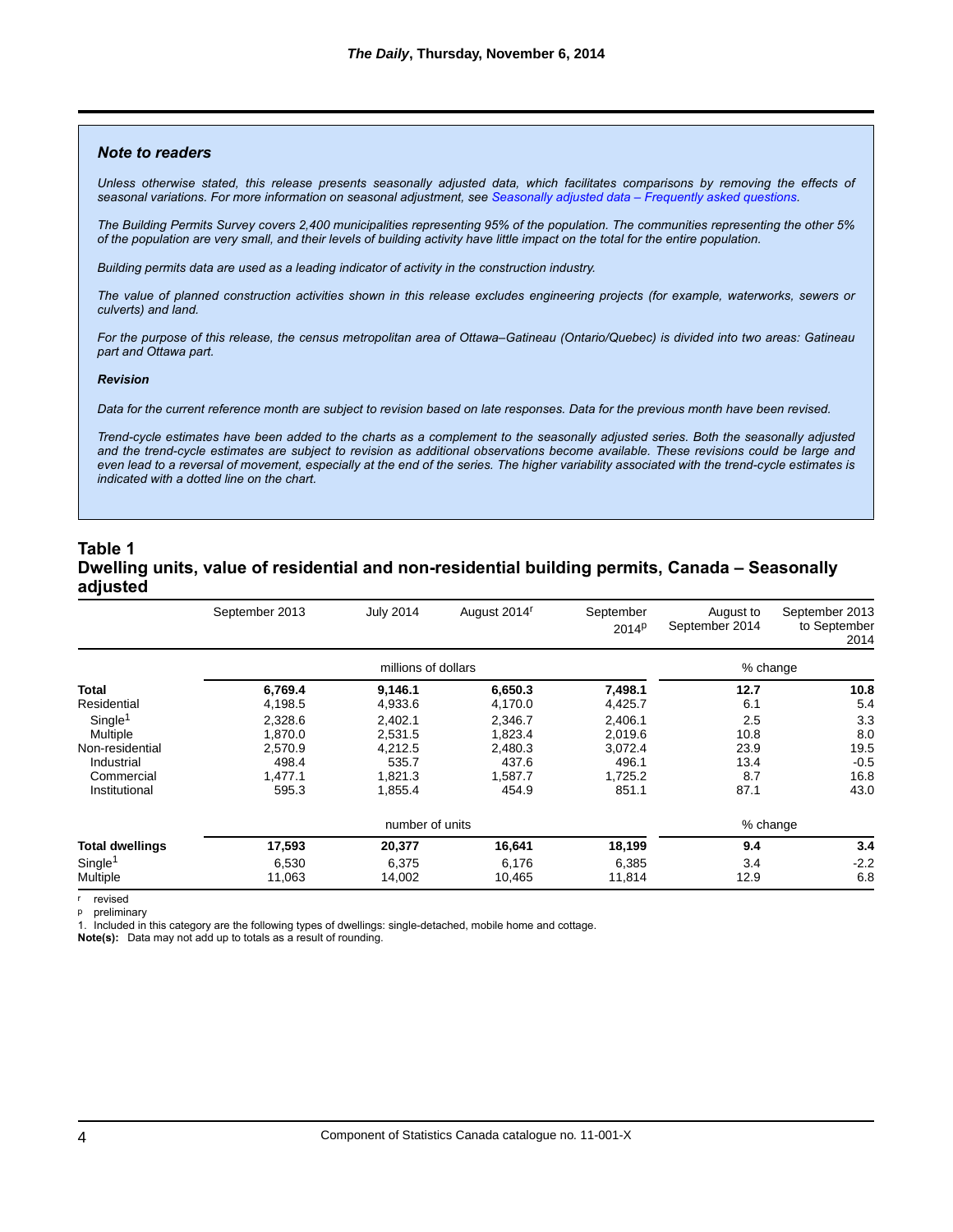| Table 2                                                                    |  |  |
|----------------------------------------------------------------------------|--|--|
| Value of building permits, by province and territory – Seasonally adjusted |  |  |

|                              | September<br>2013   | <b>July 2014</b> | August 2014 <sup>r</sup> | September<br>2014 <sup>p</sup> | August to<br>September<br>2014 | September<br>2013 to<br>September<br>2014 |
|------------------------------|---------------------|------------------|--------------------------|--------------------------------|--------------------------------|-------------------------------------------|
|                              | millions of dollars |                  |                          |                                | % change                       |                                           |
| Canada                       | 6,769.4             | 9,146.1          | 6,650.3                  | 7,498.1                        | 12.7                           | 10.8                                      |
| <b>Residential</b>           | 4,198.5             | 4,933.6          | 4,170.0                  | 4,425.7                        | 6.1                            | 5.4                                       |
| <b>Non-residential</b>       | 2,570.9             | 4,212.5          | 2,480.3                  | 3,072.4                        | 23.9                           | 19.5                                      |
| Newfoundland and Labrador    | 103.3               | 80.7             | 119.7                    | 86.0                           | $-28.1$                        | $-16.7$                                   |
| Residential                  | 58.0                | 57.4             | 46.6                     | 50.9                           | 9.3                            | $-12.2$                                   |
| Non-residential              | 45.3                | 23.3             | 73.2                     | 35.1                           | $-52.0$                        | $-22.5$                                   |
| <b>Prince Edward Island</b>  | 18.3                | 11.6             | 16.2                     | 17.8                           | 9.5                            | $-2.8$                                    |
| Residential                  | 8.2                 | 8.9              | 8.3                      | 12.0                           | 43.9                           | 46.4                                      |
| Non-residential              | 10.1                | 2.7              | 7.9                      | 5.8                            | $-26.7$                        | $-42.7$                                   |
| Nova Scotia                  | 91.4                | 102.0            | 92.3                     | 123.9                          | 34.2                           | 35.4                                      |
| Residential                  | 58.0                | 69.7             | 47.8                     | 48.2                           | 0.8                            | $-16.9$                                   |
| Non-residential              | 33.5                | 32.3             | 44.5                     | 75.7                           | 70.1                           | 126.0                                     |
| <b>New Brunswick</b>         | 85.1                | 94.2             | 80.7                     | 94.0                           | 16.6                           | 10.4                                      |
| Residential                  | 40.4                | 45.5             | 34.3                     | 42.5                           | 23.8                           | 5.0                                       |
| Non-residential              | 44.7                | 48.6             | 46.3                     | 51.6                           | 11.3                           | 15.3                                      |
| Quebec                       | 1,301.4             | 2,065.8          | 1,088.9                  | 1,219.5                        | 12.0                           | $-6.3$                                    |
| Residential                  | 776.4               | 683.7            | 718.9                    | 794.7                          | 10.5                           | 2.4                                       |
| Non-residential              | 525.1               | 1,382.1          | 370.0                    | 424.8                          | 14.8                           | $-19.1$                                   |
| Ontario                      | 2,260.6             | 3,256.2          | 2,211.0                  | 3,015.4                        | 36.4                           | 33.4                                      |
| Residential                  | 1,401.4             | 2,126.6          | 1,351.3                  | 1,603.7                        | 18.7                           | 14.4                                      |
| Non-residential              | 859.3               | 1,129.6          | 859.7                    | 1,411.7                        | 64.2                           | 64.3                                      |
| Manitoba                     | 233.0               | 417.4            | 220.7                    | 221.9                          | 0.5                            | $-4.8$                                    |
| Residential                  | 150.8               | 118.6            | 129.0                    | 117.0                          | $-9.3$                         | $-22.4$                                   |
| Non-residential              | 82.2                | 298.8            | 91.7                     | 104.9                          | 14.3                           | 27.6                                      |
| Saskatchewan                 | 292.0               | 262.9            | 284.6                    | 207.8                          | $-27.0$                        | $-28.8$                                   |
| Residential                  | 177.0               | 136.2            | 194.3                    | 127.9                          | $-34.2$                        | $-27.7$                                   |
| Non-residential              | 115.0               | 126.8            | 90.2                     | 79.9                           | $-11.4$                        | $-30.5$                                   |
| Alberta                      | 1,524.4             | 1,724.0          | 1,720.9                  | 1,615.9                        | $-6.1$                         | 6.0                                       |
| Residential                  | 999.4               | 917.3            | 1,032.4                  | 948.7                          | $-8.1$                         | $-5.1$                                    |
| Non-residential              | 525.0               | 806.7            | 688.6                    | 667.2                          | $-3.1$                         | 27.1                                      |
| <b>British Columbia</b>      | 847.4               | 1,109.8          | 800.9                    | 879.4                          | 9.8                            | 3.8                                       |
| Residential                  | 520.1               | 755.3            | 599.2                    | 671.9                          | 12.1                           | 29.2                                      |
| Non-residential              | 327.3               | 354.5            | 201.6                    | 207.5                          | 2.9                            | $-36.6$                                   |
| Yukon                        | 5.4                 | 7.6              | 9.5                      | 11.9                           | 24.8                           | 119.0                                     |
| Residential                  | 2.7                 | 3.7              | 4.4                      | 5.8                            | 31.4                           | 115.1                                     |
| Non-residential              | 2.7                 | 3.9              | 5.1                      | 6.1                            | 19.1                           | 122.8                                     |
| <b>Northwest Territories</b> | 6.0                 | 3.9              | 4.7                      | 4.3                            | $-7.6$                         | $-28.6$                                   |
|                              |                     | 2.6              | 3.2                      |                                | $-31.7$                        | $-58.6$                                   |
| Residential                  | 5.4<br>0.7          | 1.3              |                          | 2.2<br>2.1                     | 48.2                           | 215.3                                     |
| Non-residential              |                     |                  | 1.4                      |                                |                                |                                           |
| Nunavut                      | 0.9                 | 10.0             | 0.3                      | 0.3                            | 4.8                            | $-65.2$                                   |
| Residential                  | 0.9                 | 8.2              | 0.3                      | 0.2                            | $-24.4$                        | $-75.1$                                   |
| Non-residential              | 0.0                 | 1.8              | 0.0                      | 0.1                            | $\cdots$                       |                                           |

… not applicable r revised

p preliminary

**Note(s):**  Data may not add up to totals as a result of rounding.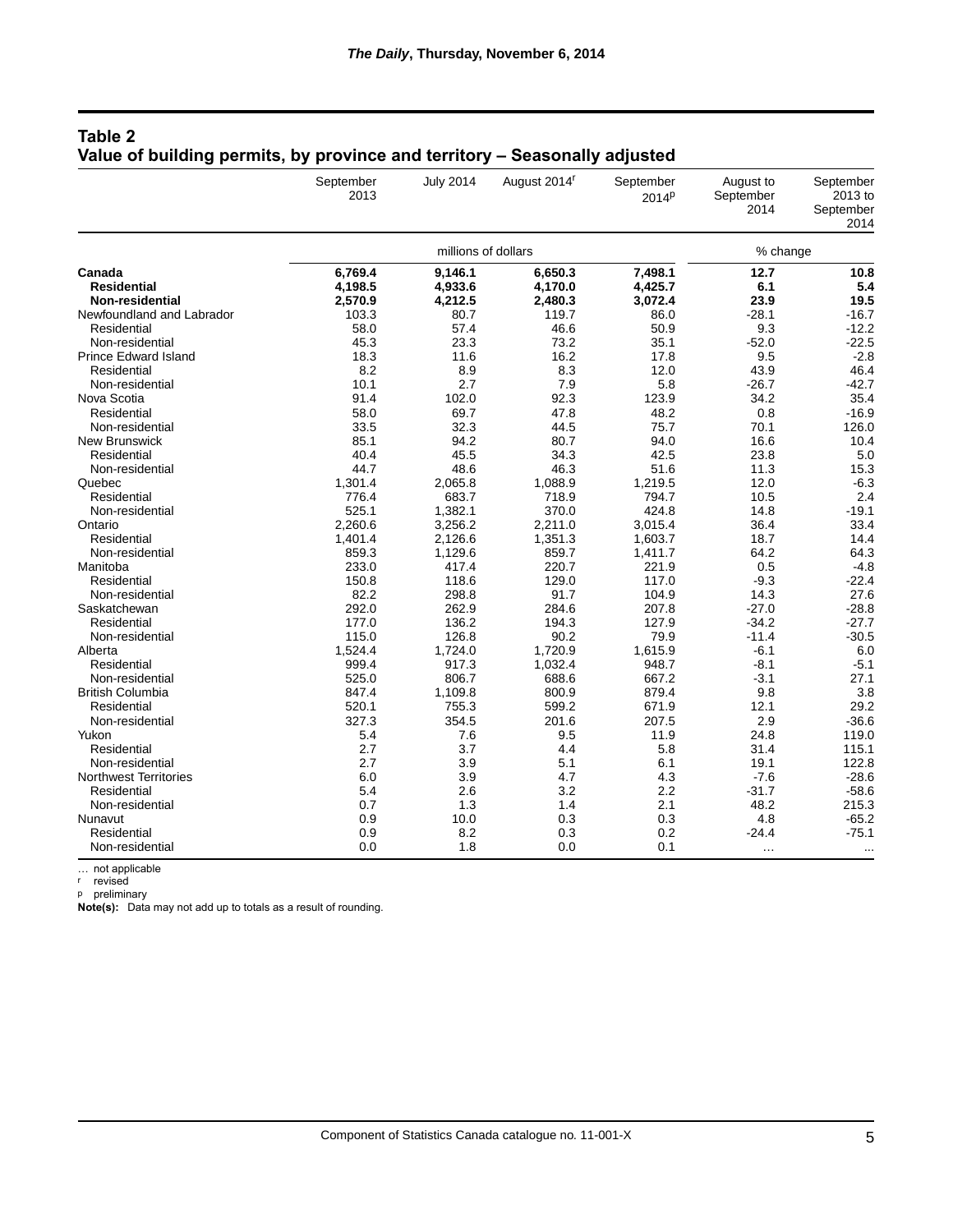# **Table 3 Value of building permits, by census metropolitan area – Seasonally adjusted1**

|                                  | September<br>2013 | <b>July 2014</b> | August<br>2014 <sup>r</sup> | September<br>2014 <sup>p</sup> | August to<br>September<br>2014 | September<br>2013 to<br>September<br>2014 |
|----------------------------------|-------------------|------------------|-----------------------------|--------------------------------|--------------------------------|-------------------------------------------|
|                                  |                   | % change         |                             |                                |                                |                                           |
| Total, census metropolitan areas | 5,087.8           | 7,235.6          | 5,054.4                     | 5,833.7                        | 15.4                           | 14.7                                      |
| St. John's                       | 49.4              | 54.5             | 90.2                        | 61.3                           | $-32.0$                        | 24.1                                      |
| Halifax                          | 42.9              | 46.8             | 44.9                        | 81.9                           | 82.4                           | 90.6                                      |
| Moncton                          | 24.0              | 29.8             | 14.2                        | 26.7                           | 88.7                           | 11.4                                      |
| Saint John                       | 16.8              | 10.6             | 8.9                         | 6.7                            | $-24.9$                        | $-60.3$                                   |
| Saguenay                         | 34.5              | 15.5             | 22.0                        | 32.1                           | 45.9                           | $-6.9$                                    |
| Québec                           | 158.9             | 153.2            | 121.8                       | 140.4                          | 15.3                           | $-11.6$                                   |
| Sherbrooke                       | 27.6              | 35.3             | 23.6                        | 35.5                           | 50.7                           | 28.7                                      |
| <b>Trois-Rivières</b>            | 30.6              | 26.6             | 36.0                        | 26.4                           | $-26.6$                        | $-13.7$                                   |
| Montréal                         | 626.3             | 1,407.7          | 547.6                       | 642.2                          | 17.3                           | 2.5                                       |
| Ottawa-Gatineau, Ontario/Quebec  | 272.0             | 325.1            | 282.1                       | 472.0                          | 67.3                           | 73.6                                      |
| Gatineau part                    | 70.2              | 62.2             | 47.3                        | 34.0                           | $-28.0$                        | $-51.5$                                   |
| Ottawa part                      | 201.8             | 262.9            | 234.9                       | 438.0                          | 86.5                           | 117.1                                     |
| Kingston                         | 21.9              | 20.2             | 12.5                        | 24.8                           | 98.6                           | 13.5                                      |
| Peterborough                     | 19.9              | 41.2             | 22.8                        | 21.9                           | $-4.1$                         | 9.9                                       |
| Oshawa                           | 73.8              | 80.9             | 118.4                       | 73.6                           | $-37.8$                        | $-0.3$                                    |
| Toronto                          | 1,229.1           | 1,645.3          | 928.2                       | 1,672.4                        | 80.2                           | 36.1                                      |
| Hamilton                         | 84.2              | 205.6            | 104.7                       | 101.1                          | $-3.4$                         | 20.2                                      |
| St. Catharines-Niagara           | 37.4              | 68.4             | 42.0                        | 34.8                           | $-17.2$                        | $-7.0$                                    |
| Kitchener-Cambridge-Waterloo     | 69.2              | 222.7            | 85.9                        | 51.9                           | $-39.6$                        | $-25.0$                                   |
| <b>Brantford</b>                 | 11.0              | 10.7             | 12.7                        | 18.2                           | 43.0                           | 66.1                                      |
| Guelph                           | 20.7              | 33.7             | 46.5                        | 48.2                           | 3.6                            | 133.0                                     |
| London                           | 58.9              | 85.2             | 94.0                        | 61.5                           | $-34.6$                        | 4.4                                       |
| Windsor                          | 24.6              | 37.6             | 37.7                        | 32.2                           | $-14.6$                        | 31.1                                      |
| <b>Barrie</b>                    | 36.8              | 56.2             | 57.5                        | 27.5                           | $-52.2$                        | $-25.3$                                   |
| <b>Greater Sudbury</b>           | 22.2              | 32.7             | 23.5                        | 35.3                           | 50.4                           | 58.7                                      |
| <b>Thunder Bay</b>               | 9.9               | 12.8             | 11.7                        | 8.8                            | $-25.3$                        | $-11.9$                                   |
| Winnipeg                         | 133.1             | 214.6            | 154.6                       | 162.3                          | 5.0                            | 22.0                                      |
| Regina                           | 72.6              | 79.2             | 84.6                        | 53.2                           | $-37.1$                        | $-26.7$                                   |
| Saskatoon                        | 138.3             | 106.3            | 88.3                        | 109.5                          | 24.0                           | $-20.9$                                   |
| Calgary                          | 592.5             | 732.4            | 804.5                       | 594.9                          | $-26.0$                        | 0.4                                       |
| Edmonton                         | 533.4             | 616.1            | 536.7                       | 544.3                          | 1.4                            | 2.0                                       |
| Kelowna                          | 33.2              | 31.7             | 43.5                        | 37.4                           | $-14.1$                        | 12.5                                      |
| Abbotsford-Mission               | 14.2              | 23.5             | 16.4                        | 8.9                            | $-45.7$                        | $-37.4$                                   |
| Vancouver                        | 517.7             | 720.5            | 482.2                       | 522.9                          | 8.5                            | 1.0                                       |
| Victoria                         | 50.4              | 52.9             | 54.3                        | 62.9                           | 15.8                           | 24.9                                      |

r revised

p preliminary

1. Go online to view the census subdivisions that comprise the **[census metropolitan areas](http://www.statcan.gc.ca/subjects-sujets/standard-norme/daily-quotidien/5000074-eng.htm)**.

**Note(s):**  Data may not add up to totals as a result of rounding.